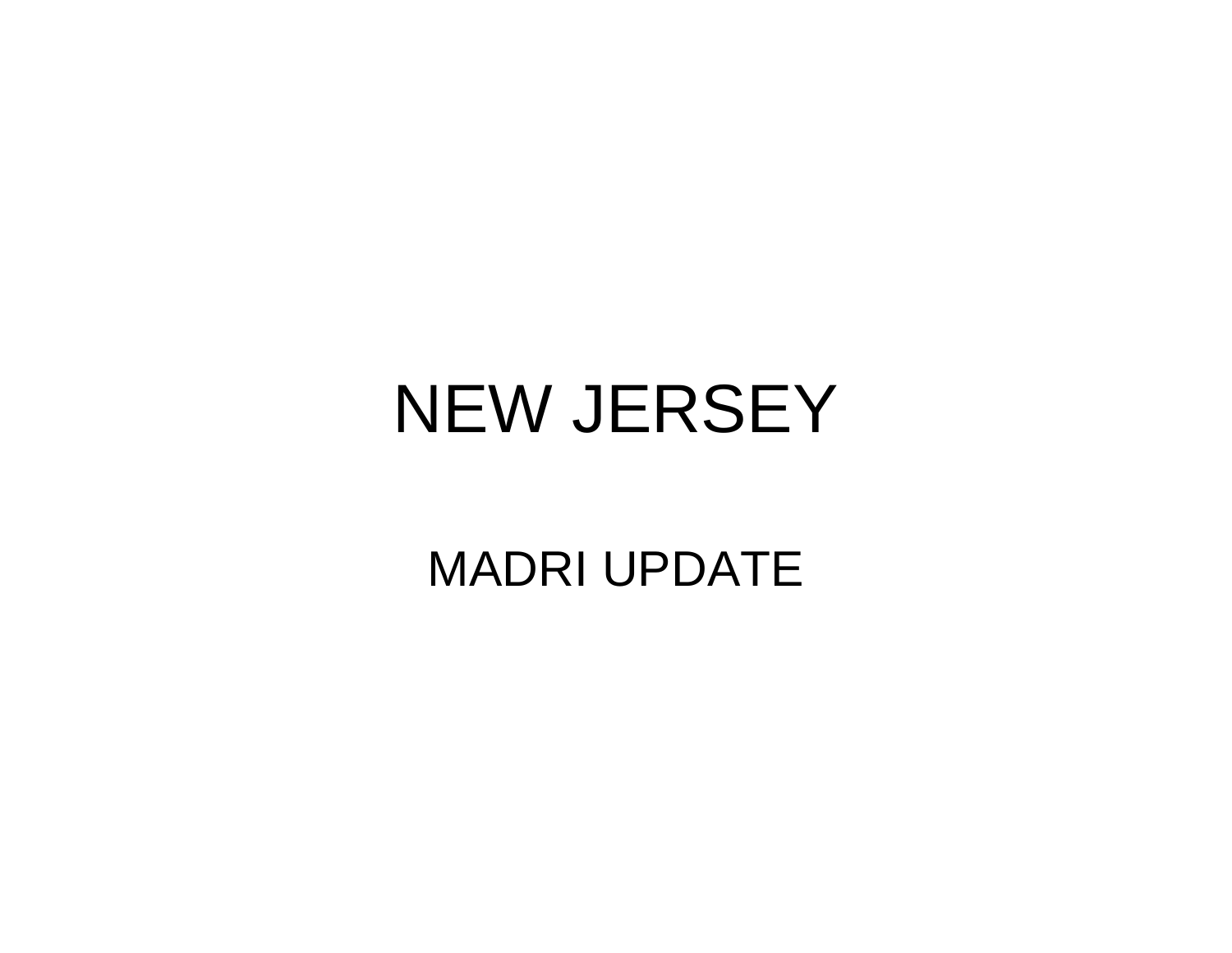#### Energy Master Plan (EMP) Process

- October 2006, Governor Corzine launched the development of a comprehensive EMP
- To provide an affordable, reliable, and environmentally sound energy future
- Goals
	- - Reduction of projected energy use 20% by 2020
	- - Supply 22% of state's electricity needs from renewable resources by 2020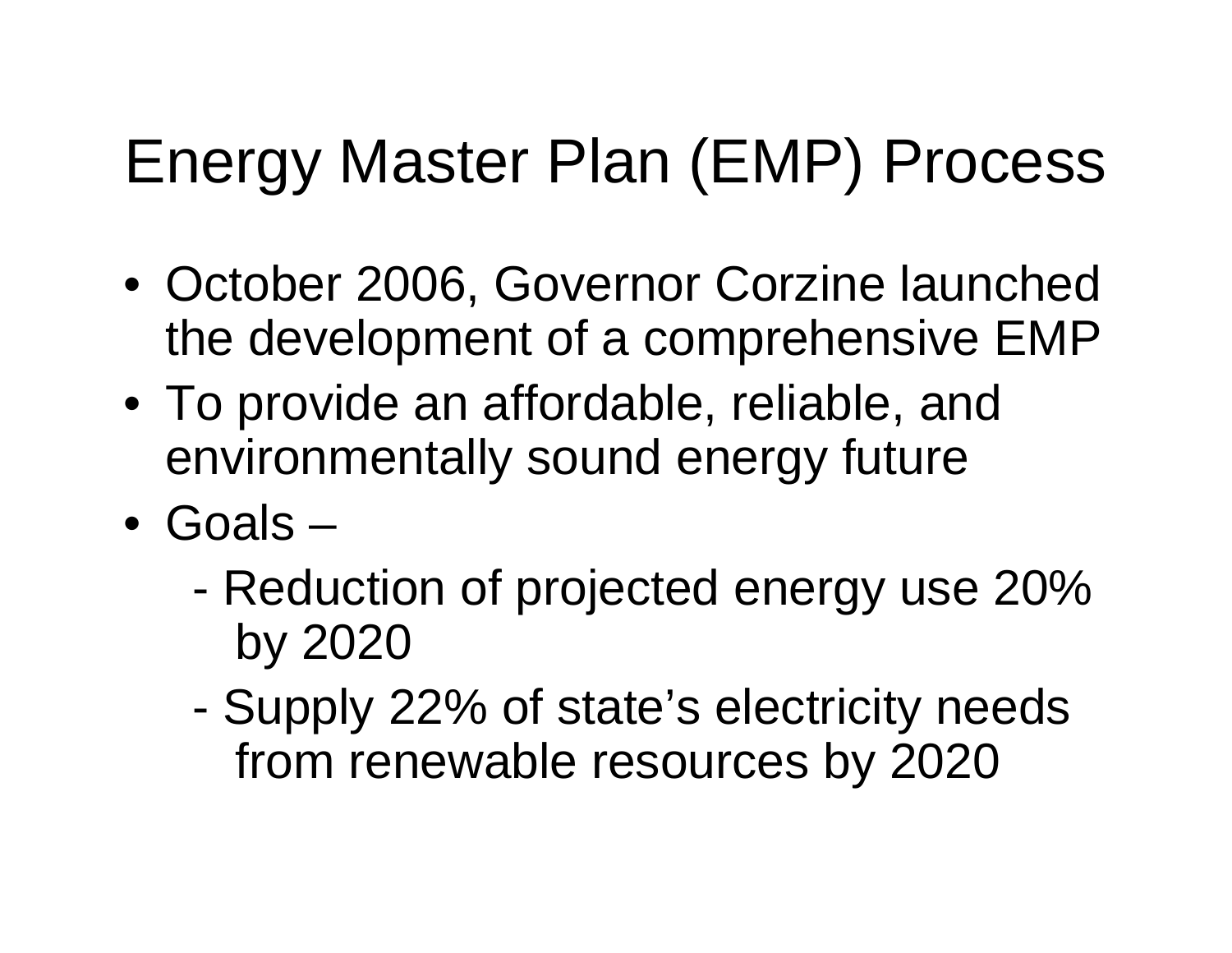# EMP Process (continued)

- A year-long, interagency planning process with significant stakeholder input
- A series of town hall meetings
- One of the most aggressive energy plans in the nation
- The EMP will forecast and address NJ's energy needs through 2020
- EMP release date -- October 2007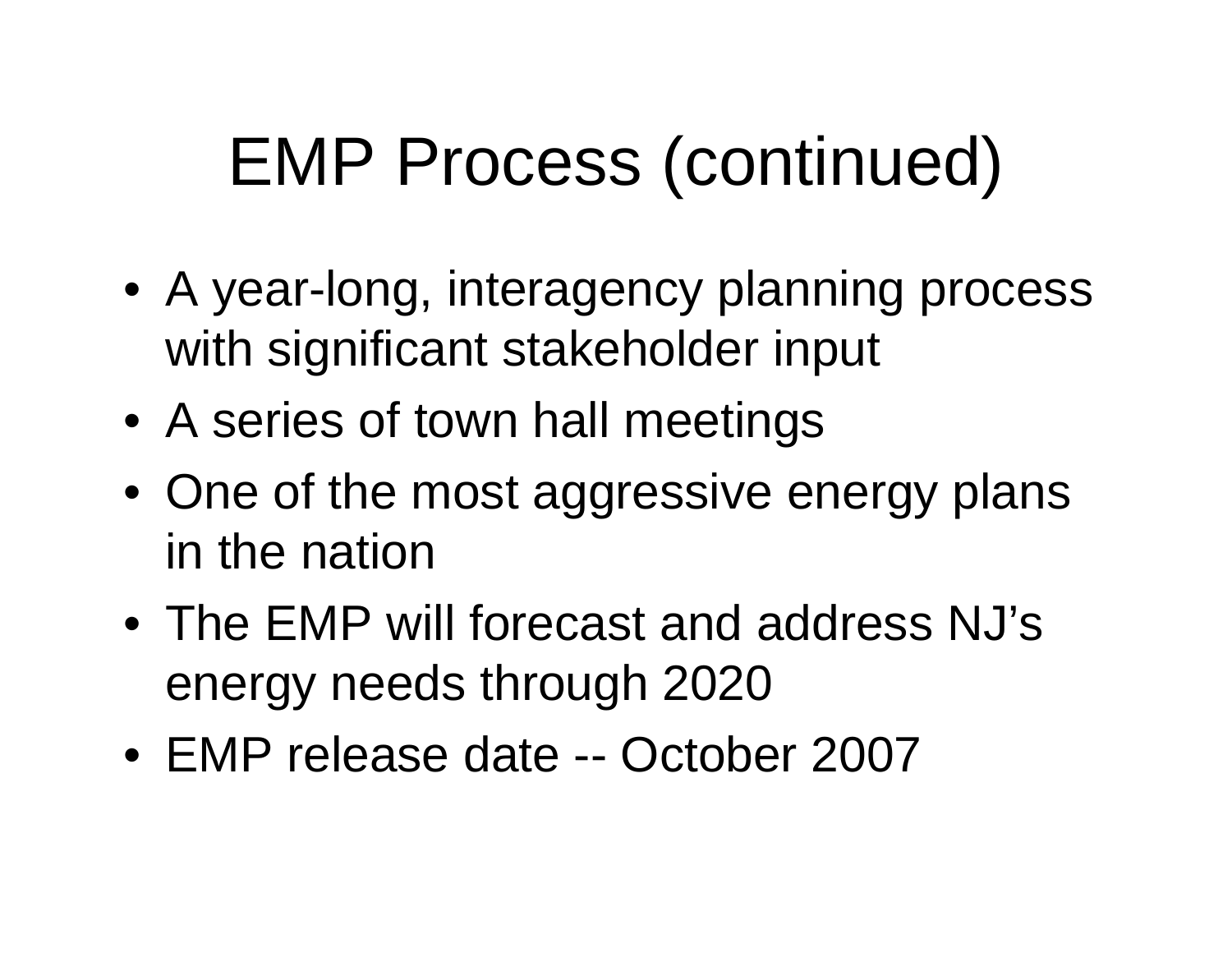# Clean Energy Programs

- Since 2001, NJ's Clean Energy Programs have reduced electric demand by over 450 MWs
- The programs focus on energy savings and renewable energy generation
- The Customer Onsite Renewable Energy Program (CORE) has resulted in 41MWs of Class I renewable generation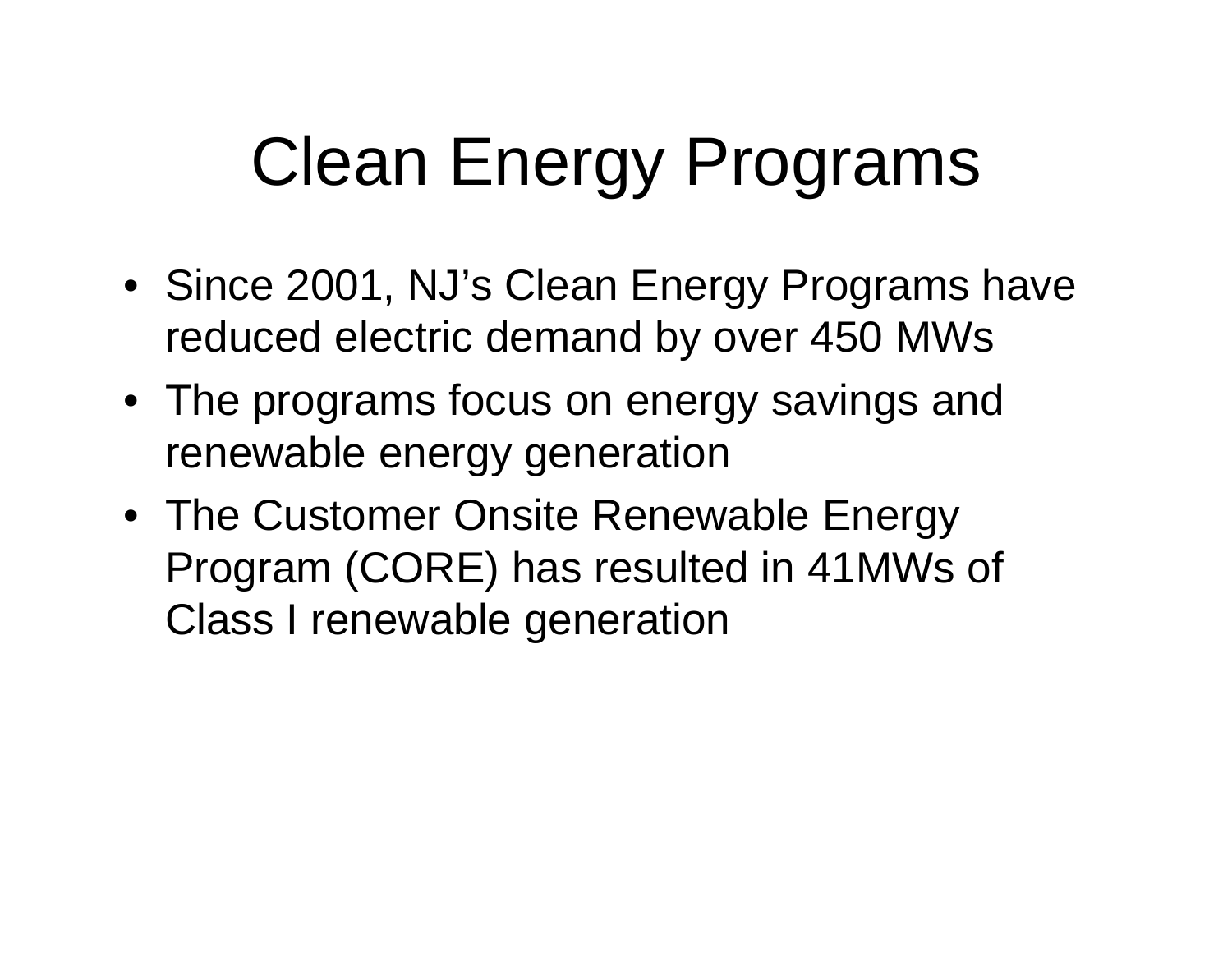# CORE Program

- •\$152.5 million incentive funding, thus far
- 36 MWs from solar generation
- A 300% solar growth rate/year over past three years
- An additional 5MWs from 6 wind & 6 biomass facilities (under 1MW each)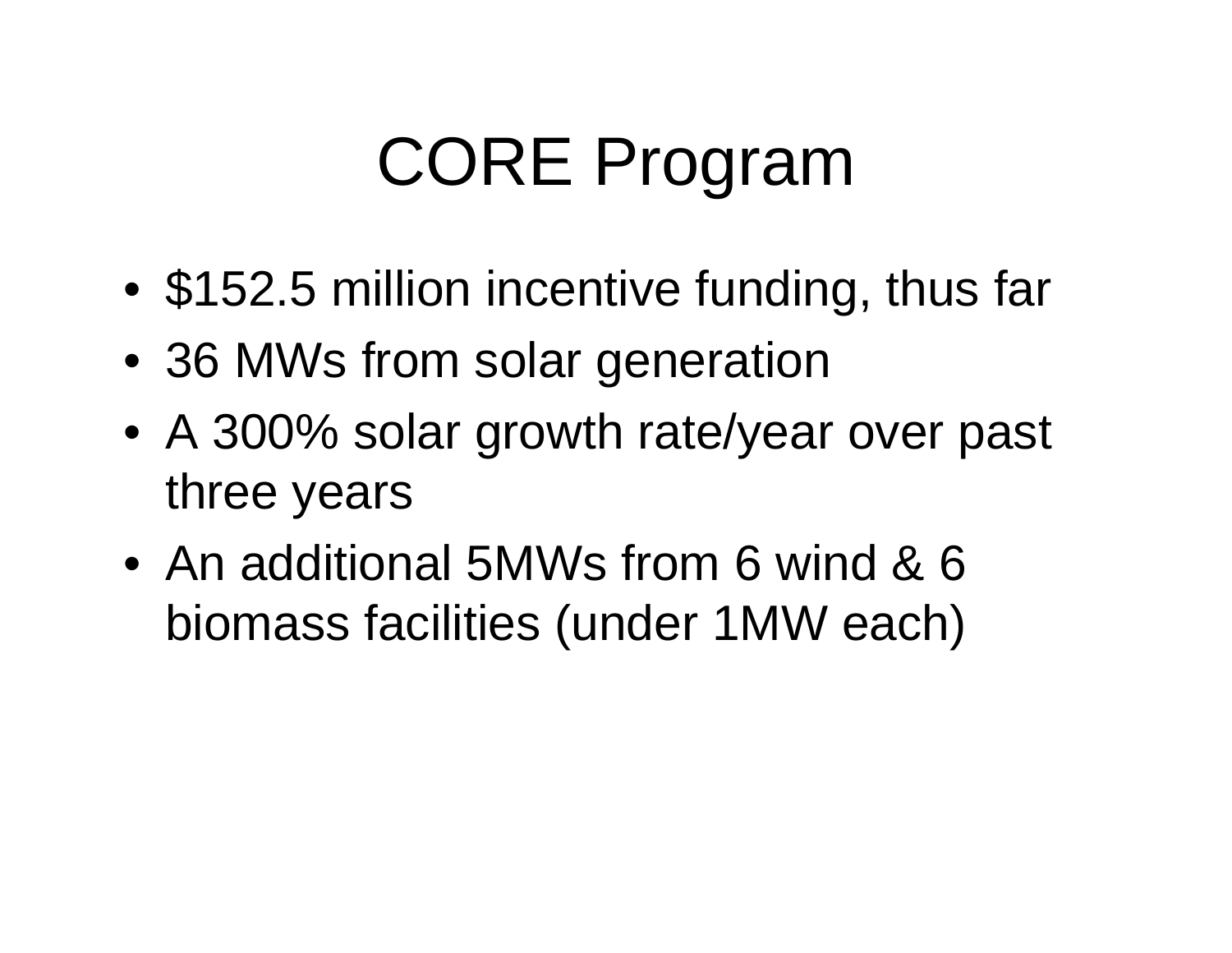#### Renewable Energy Project Grants and Financing

- For projects greater than 1 MW
- $\bullet$ An additional \$9 million for 26MWs
- 1 wind, 1 bio gas and 3 landfill gas projects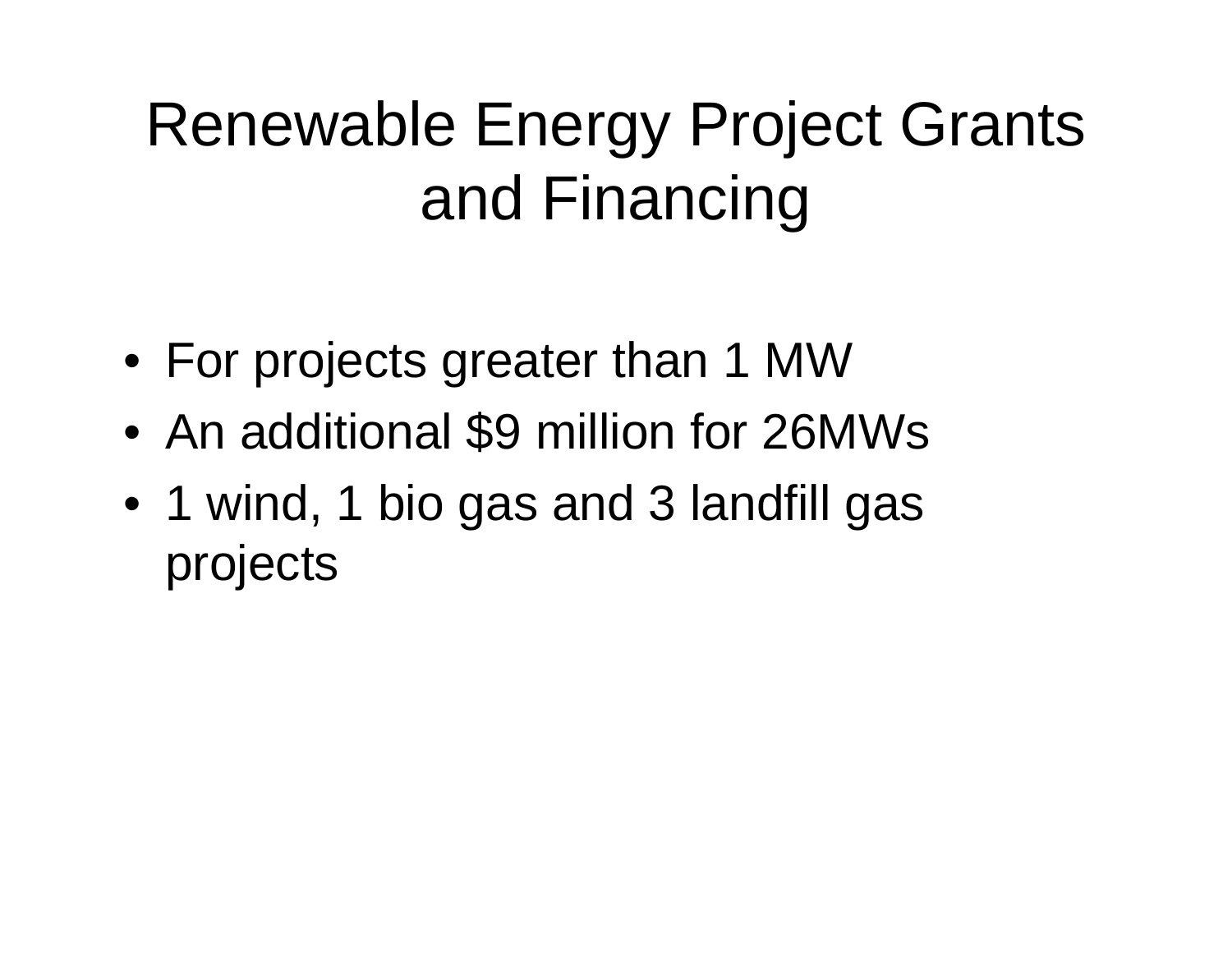## COMBINED HEAT & POWER Program (CHP)

- Since 2004, the CHP Program has awarded over \$10.5 million for equipment installations
- An additional \$7 million has been recommended
- CHP program increases EE, reduces peak demand, and encourages use of new technologies
- Incentives are capped at \$1 million/project
- Approximately 25 total awards, thus far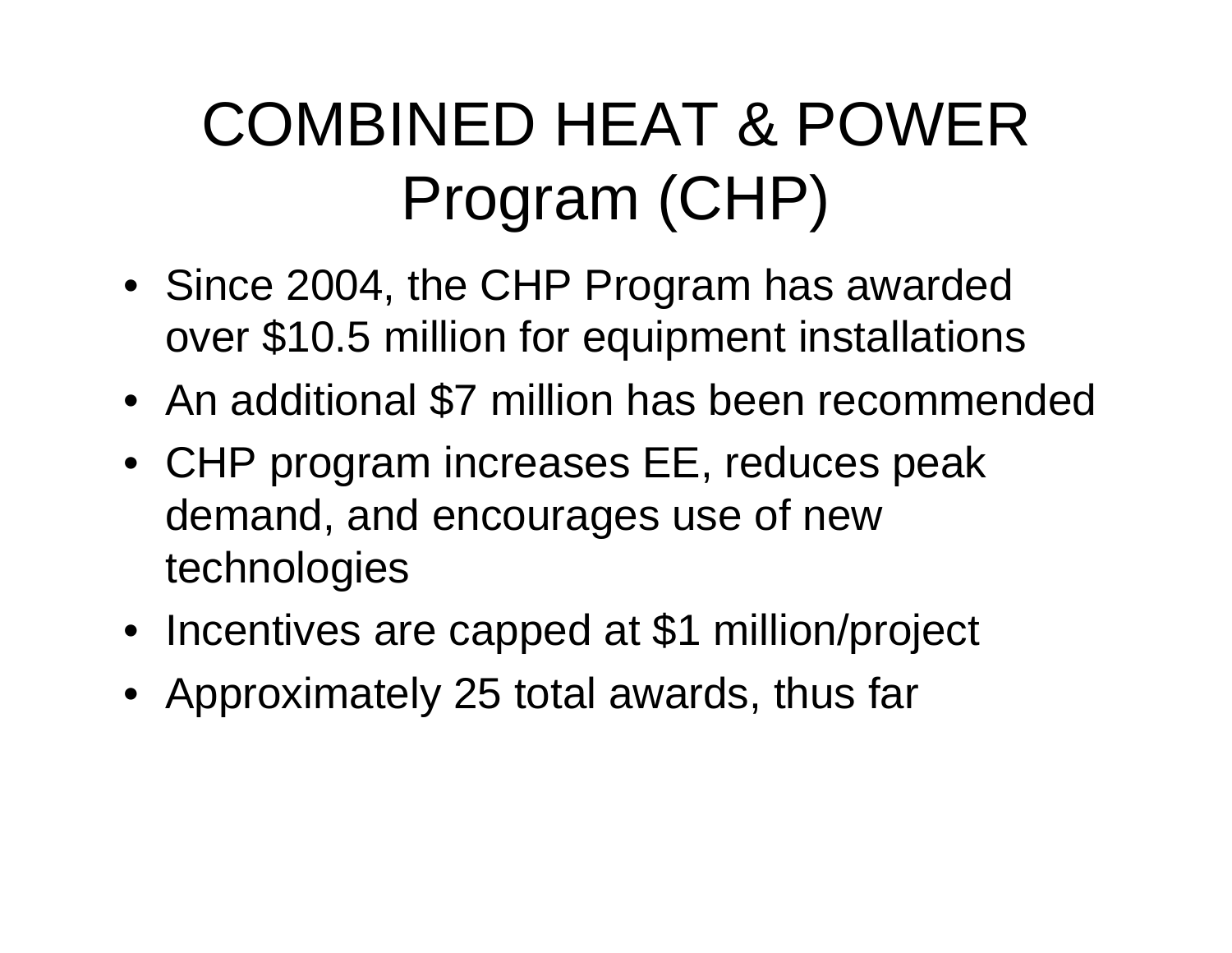# myPower Pilot

- PSE&G initiative for residential and small commercial customers
- Objective -- to understand how price signals can influence consumers' energy use
- Test consumers' reaction when electricity costs are high & demand is great
- Technology allows consumers greater control
- The pilot duration is 18 months (2 summers)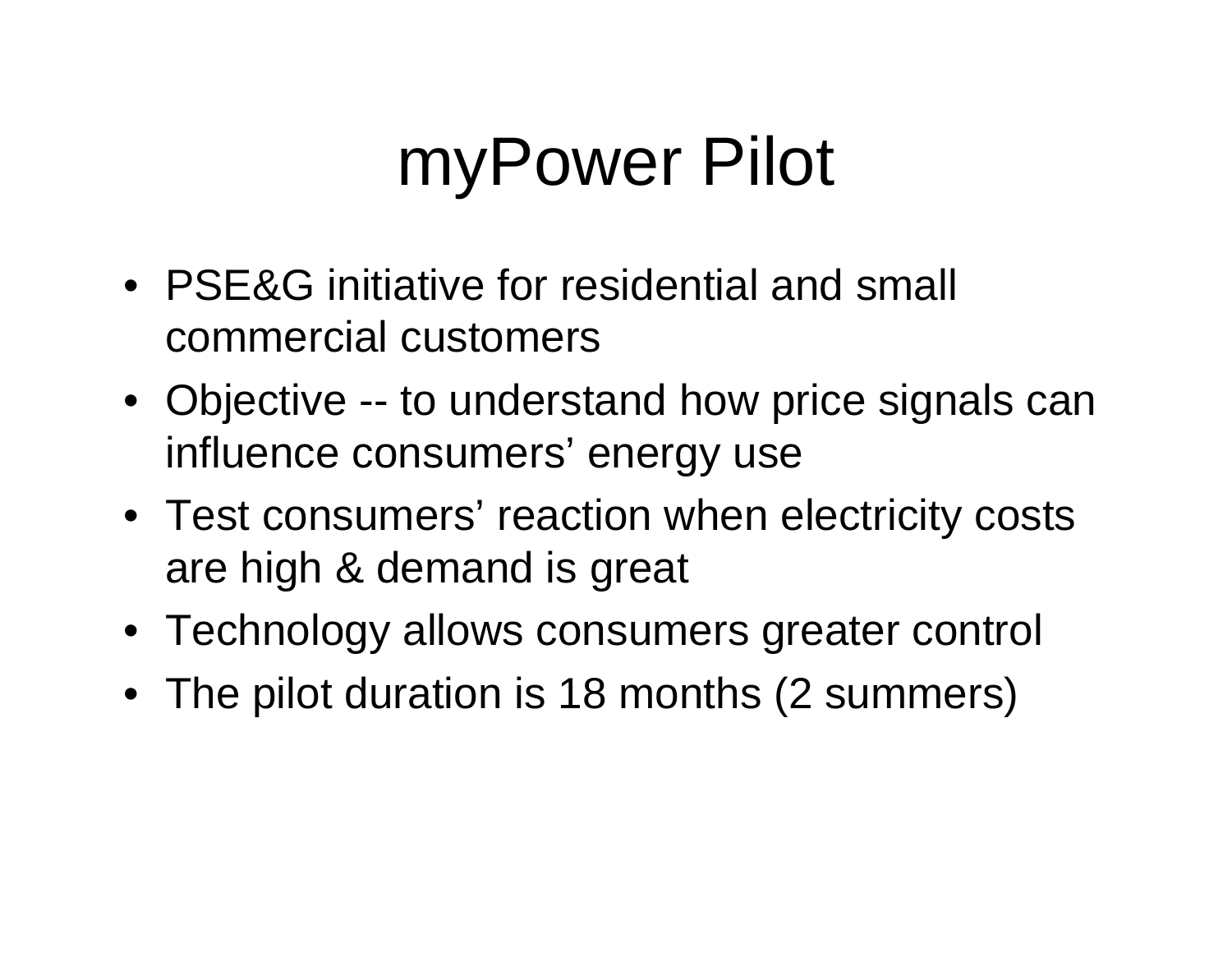# MyPower Pilot (continued)

- Originally five segments:
- ¾ myPower Link utility-activated load management
- ¾ Control Group electric interval meters only
- ¾ myPower Sense TOU/CPP rates, educate only
- ¾ myPower Connection TOU/CPP rates, technology-enabled
- ¾ myPower Manager Day Ahead Hourly, technology-enabled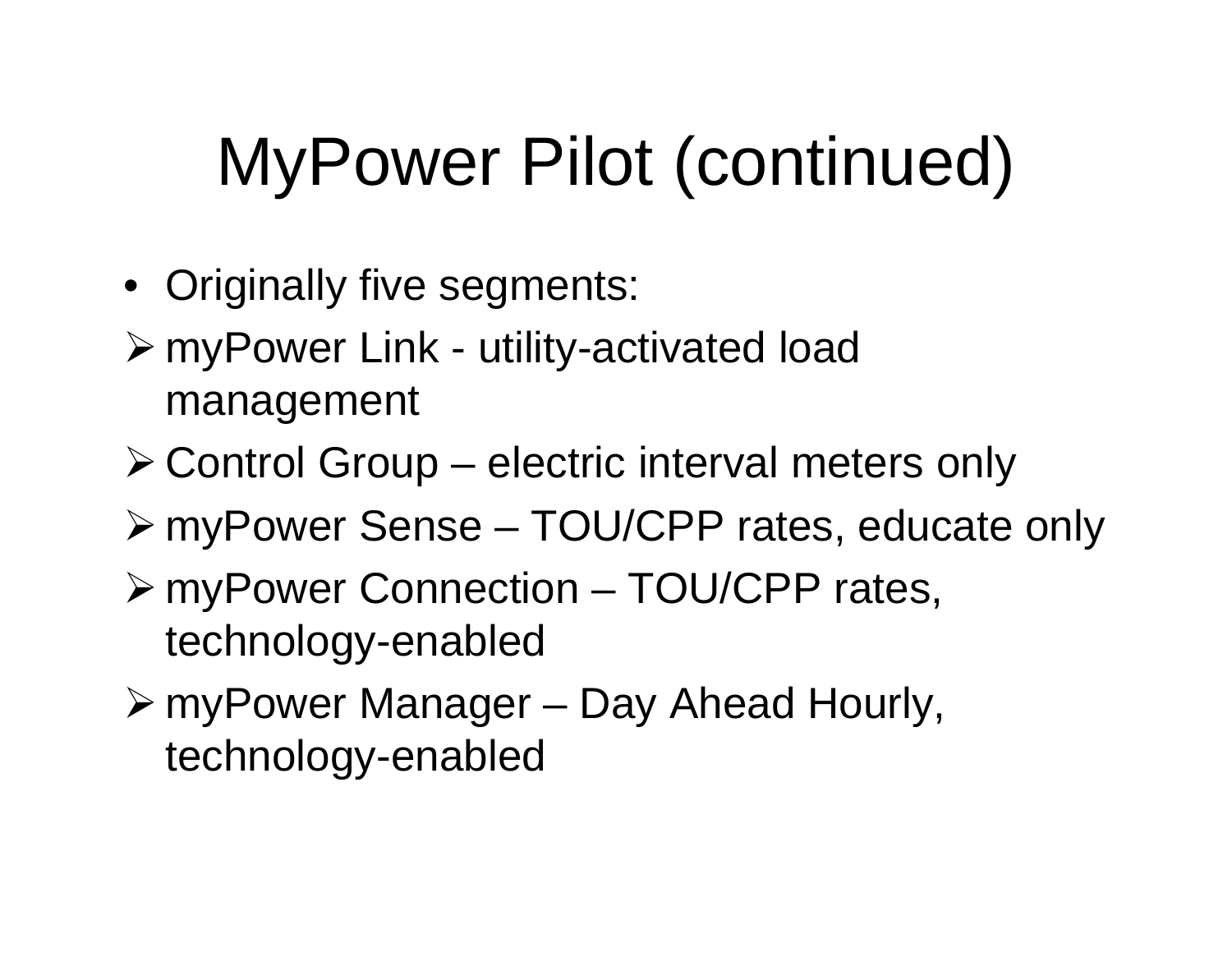# myPower Pilot

- Final results will be available in Fall 2007
- Preliminary results show commercial customers over-ride at a much higher rate than residential customers
- Decreasing duty cycle has lower impact on overrides, than expected
- Customers want an "easy to use and understand" thermostat
- Experience matters less over-riding in second year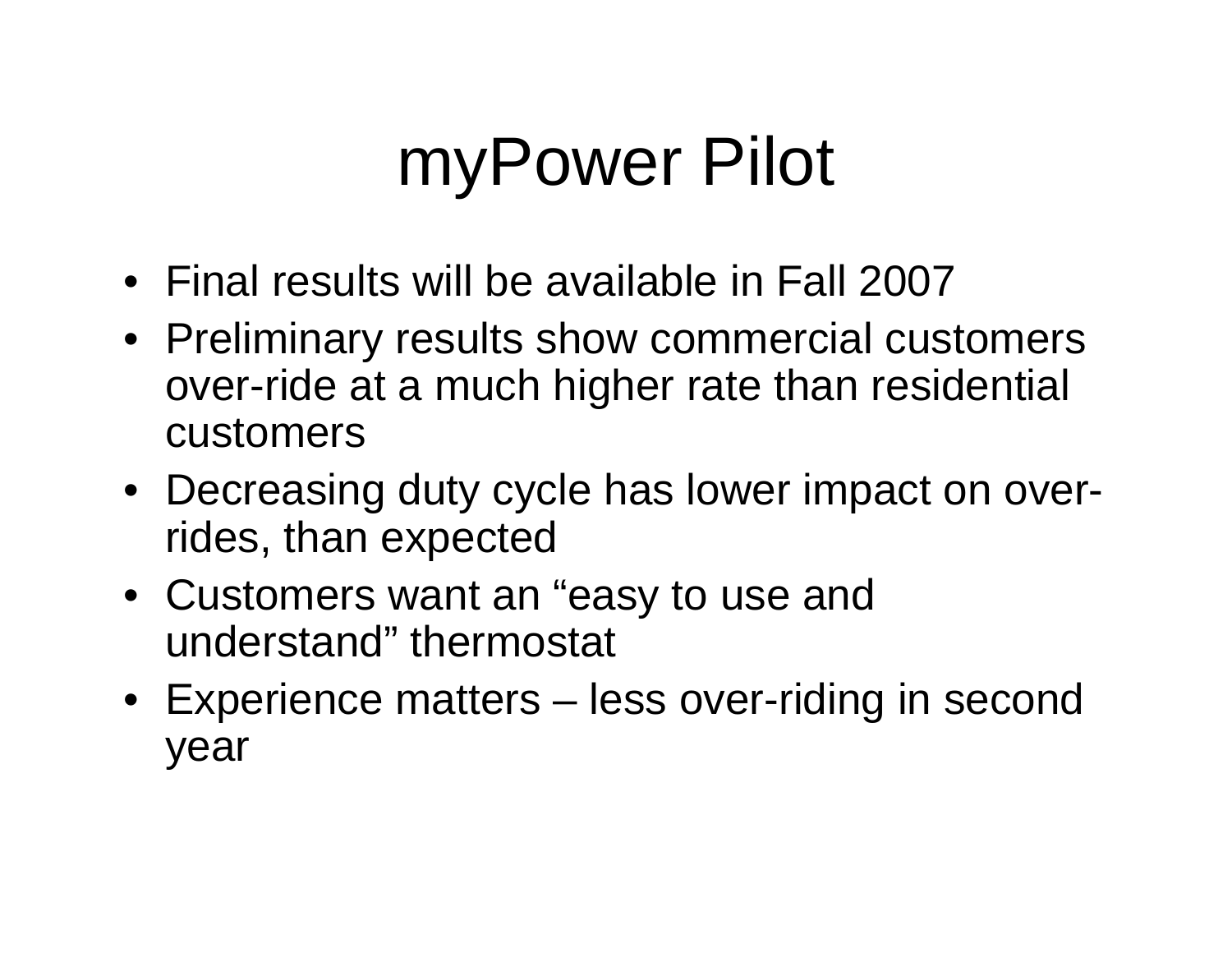## CONSERVATION INCENTIVE PROGRAM (CIP)

- **For gas utilities –NJ Natural Gas & South Jersey Gas (Approved 12/12/06)**
- **A 3-year utility incentive-based pilot**
- **Requires utilities to reduce costs & limits cost recovery to revenue loss from program implementation**
- **Conservation programs to aid customers in reducing natural gas costs**
- **Reduction in each utility's winter peak day system demand**
- **Customers' rates will not increase due to non-weather related margin revenue loss by utilities**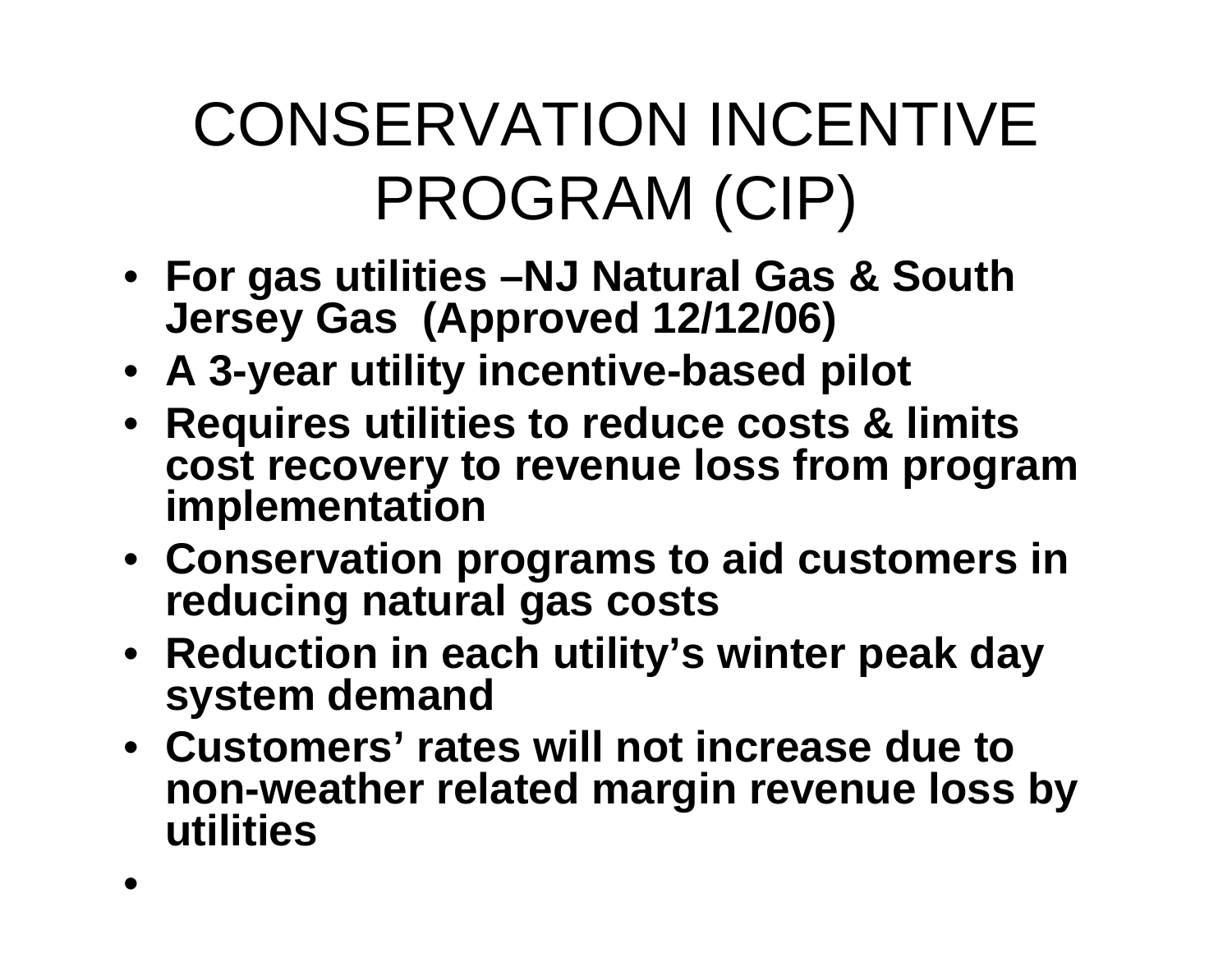### Air Conditioner Cycling Programs

- Board-ordered utility filings by March 2007 to improve & expand legacy programs
- A joint utility-issued RFP to hire a consultant to:
	- -Assess technology & operations design
	- Develop cost-effectiveness methodology
	- Recommend strategies for infrastructure upgrade or replacement & new program design
- Begin implementation for summer 2007